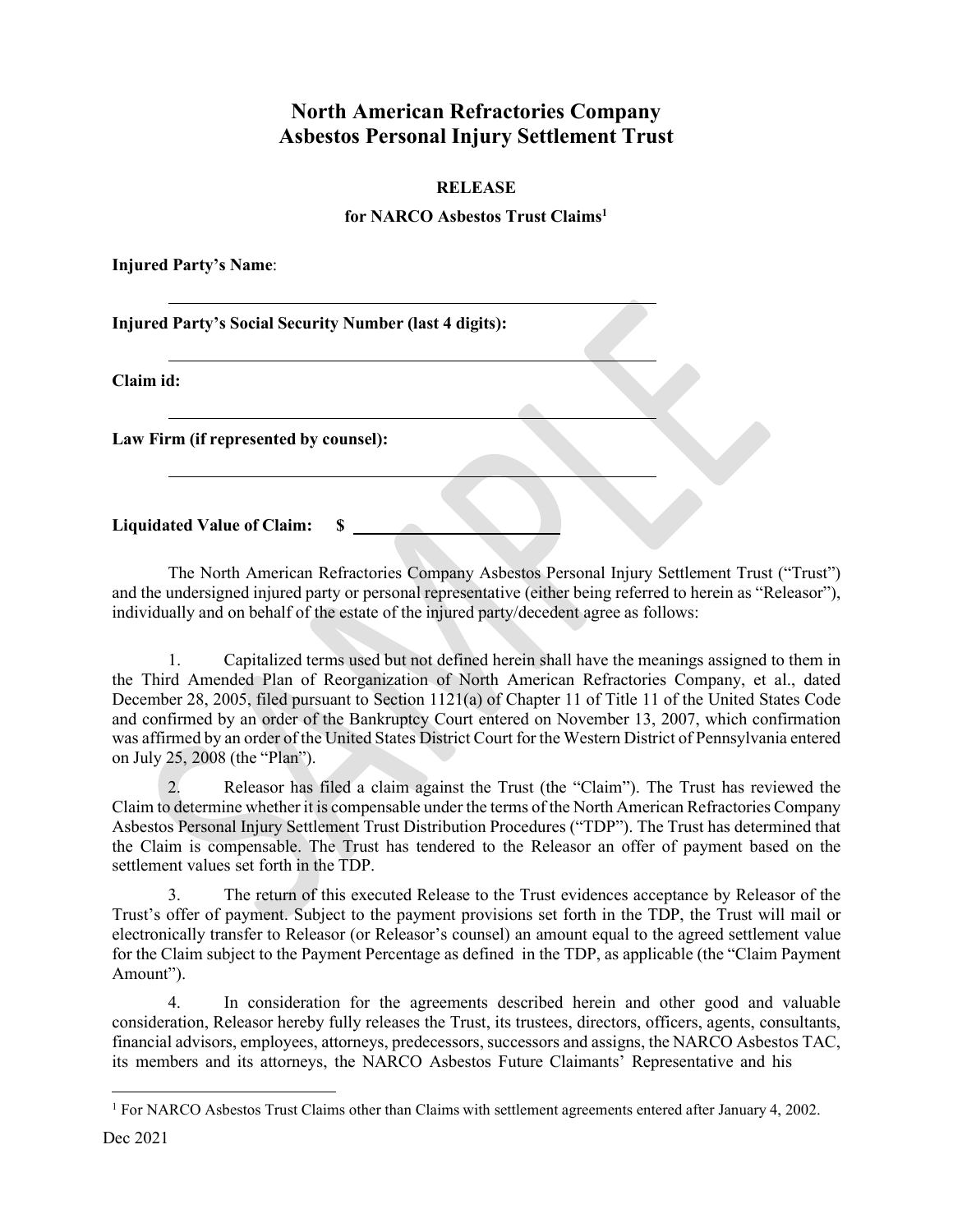attorneys, North American Refractories Company and Honeywell International Inc. and their respective directors, officers, agents, consultants, financial advisors, employees, attorneys, predecessors, successors and assigns, and any and all other persons or organizations who are entitled to benefit from the injunction entered pursuant to the Plan (hereinafter "Releasee(s)") from any and all NARCO Asbestos Trust Claims, as defined in the TDP, and any claims related thereto, except as expressly provided herein. The released claims include any and all present claims relating to asbestos-related diseases, injuries, cancers, and/or malignancies, including, but not limited to, loss of consortium, companionship, service, support, pain and suffering, wrongful death, and injury and damage of any kind allegedly resulting from any exposure to asbestos or asbestos-containing NARCO products for which NARCO and/or Honeywell has legal responsibility. However, if the settled Claim involves an asbestos-related non-malignant disease, then the Releasor and Releasees agree that, notwithstanding this Release, Releasor shall have the right to seek compensation from the Trust in accordance with the terms of the TDP in the event that the injured party is diagnosed in the future with mesothelioma or lung or other cancer caused by exposure to asbestos or asbestos-containing product(s).

5. Releasor agrees that this Release is to be effective not only on behalf of the injured party, but also for the injured party's spouse, children, heirs, administrators, executors, personal representatives, beneficiaries, successors or assigns; provided, however, that this Release does not release claims for asbestos-related injuries allegedly suffered by the injured party's spouse, children, heirs, administrators, executors, personal representatives, successors or assigns because of their personal exposure to asbestos.

6. Releasor agrees that this is a compromise of disputed claims and that the payment of the consideration for this Release is not to be considered as an admission of liability on the part of any person or entity released hereby. It is further understood that this Release is not intended to relinquish any claim the Releasee(s) may have against any party or the Releasor has against any party that is not a Releasee. The parties further agree that this Release shall not be admissible in any suit or proceeding whatsoever as evidence or admission of any liability.

7. The Releasor represents and warrants (a) that the injured party has not previously settled with, or received payment from, Honeywell or NARCO on any claims, demands, obligations or causes of action referred to in this Release, (b) that any claim the injured party has filed in the tort system against NARCO and/or Honeywell with respect to alleged exposure to the NARCO Product Line was not dismissed with prejudice by any court of competent jurisdiction prior to the Petition Date, and (c) that no other person or entity has or has had any interest in the claims, demands, obligations, or cause of action referred to in this Release; that the Releasor has the sole and exclusive right to receive the sums specified above; and that he or she has not sold, assigned, transferred, conveyed, or otherwise disposed of any of the claims, demands, obligations, or causes of action referred to in this Release.

8. Releasor, individually, and on behalf of the injured party's spouse, children, heirs, administrators, executors, personal representatives, beneficiaries, successors and assigns agrees to indemnify and hold harmless the Releasee(s) from any further payment of debts, liens, charges and/or expenses of any character arising out of any and all asbestos-related claims by Releasor or the injured party's representatives, heirs and assigns up to the full extent of the compensation paid or to be paid by the Trust to the Releasor on account of the Claim.

Dec 2021 9. TO THE EXTENT APPLICABLE, RELEASOR HEREBY WAIVES ALL RIGHTS UNDER CALIFORNIA CIVIL CODE SECTION 1542 AND UNDER ANY OTHER FEDERAL OR STATE LAW OF SIMILAR EFFECT. CALIFORNIA CIVIL CODE SECTION 1542 PROVIDES THAT "A GENERAL RELEASE DOES NOT EXTEND TO CLAIMS THAT THE CREDITOR OR RELEASING PARTY DOES NOT KNOW OR SUSPECT TO EXIST IN HIS OR HER FAVOR AT THE TIME OF EXECUTING THE RELEASE AND THAT, IF KNOWN BY HIM OR HER, WOULD HAVE MATERIALLY AFFECTED HIS OR HER SETTLEMENT WITH THE DEBTOR OR RELEASED PARTY." RELEASOR ACKNOWLEDGES THAT HE OR SHE HAS BEEN ADVISED BY HIS OR HER ATTORNEY(S) CONCERNING, AND IS FAMILIAR WITH, THE EFFECT OF THIS WAIVER. RELEASOR UNDERSTANDS AND ACKNOWLEDGES THAT THIS WAIVER PREVENTS